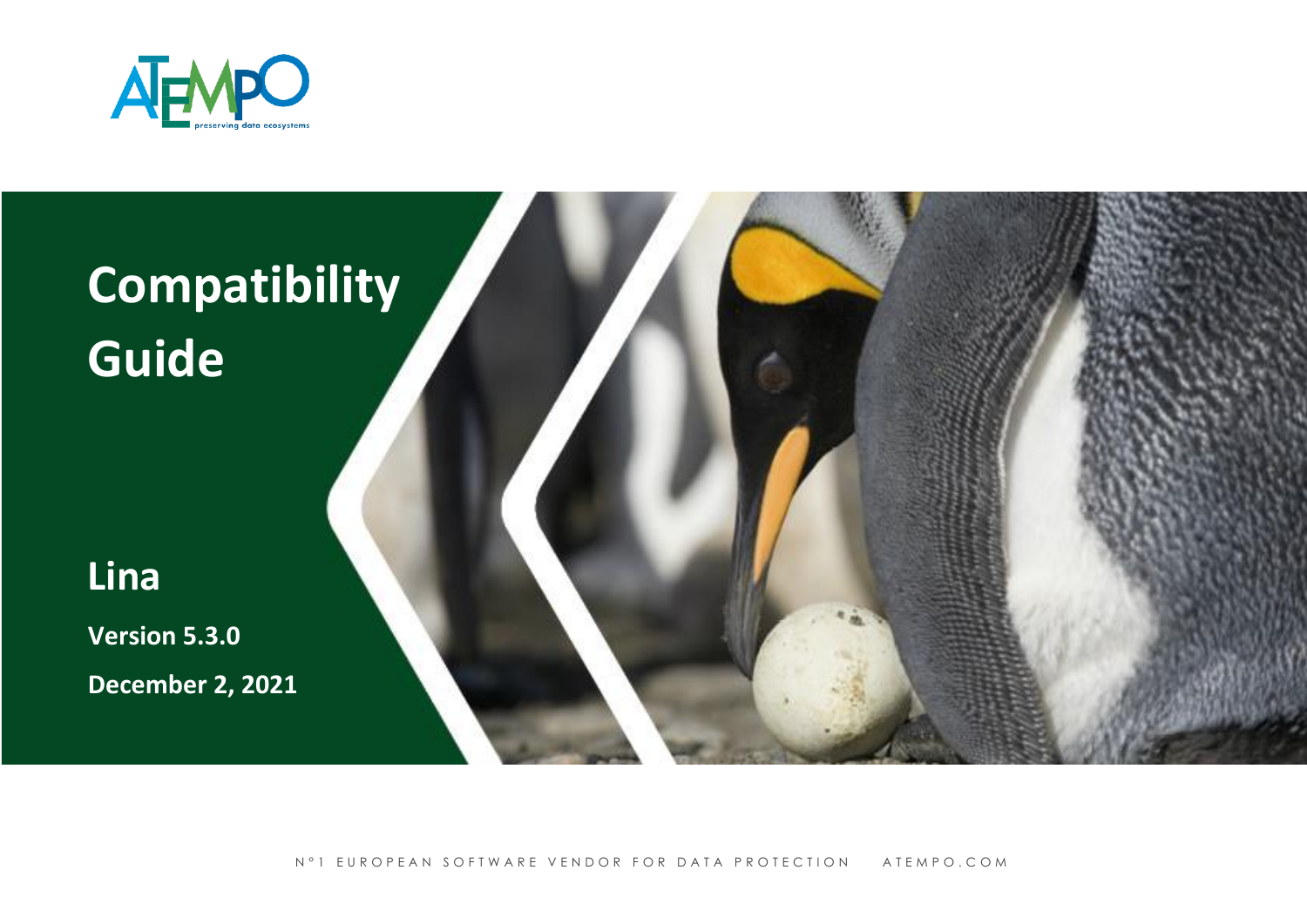

#### **Content**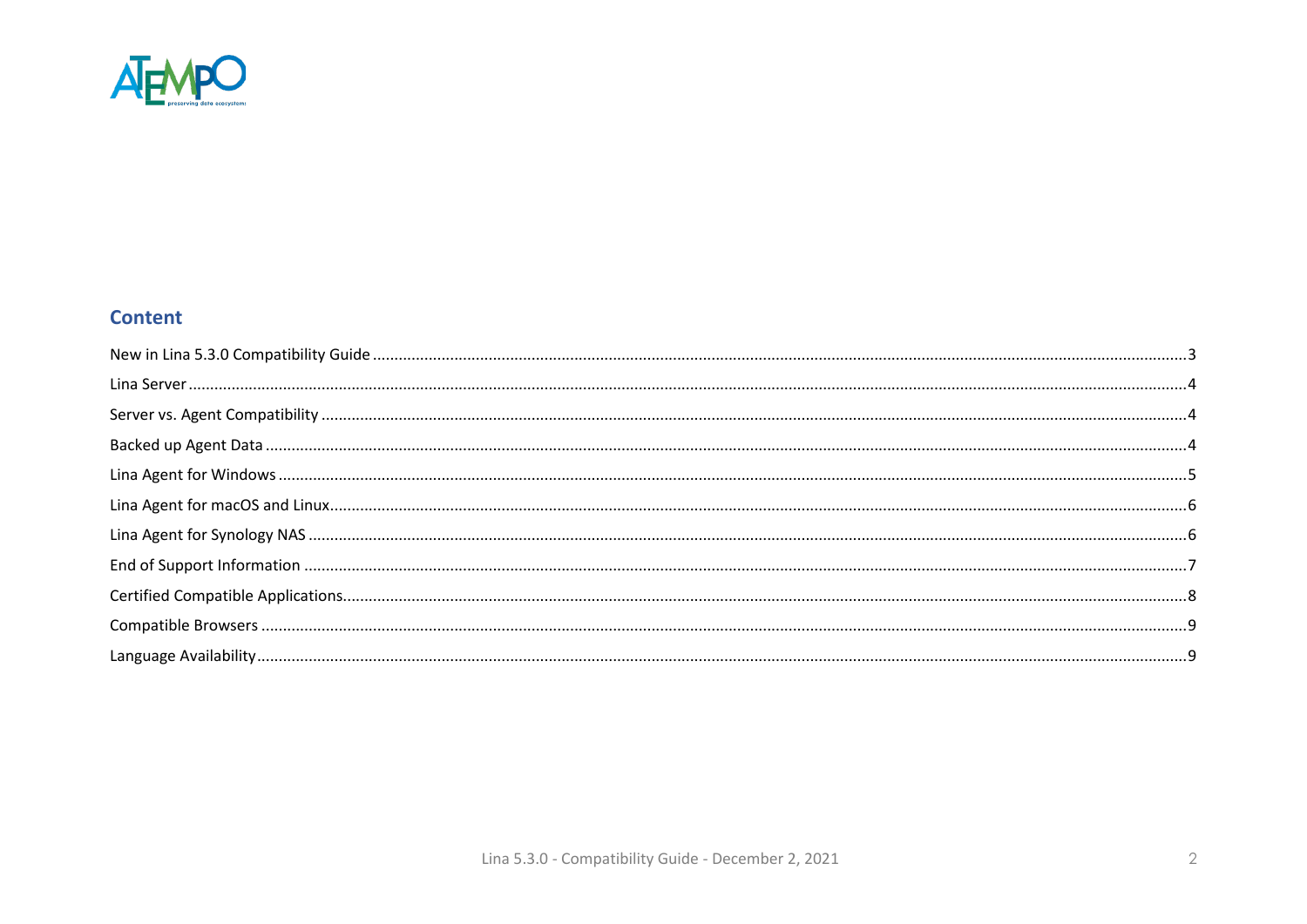

# <span id="page-2-0"></span>**New in Lina 5.3.0 Compatibility Guide**

- Support for macOS 10.17/12.0.1 Monterey
- Support for Windows 11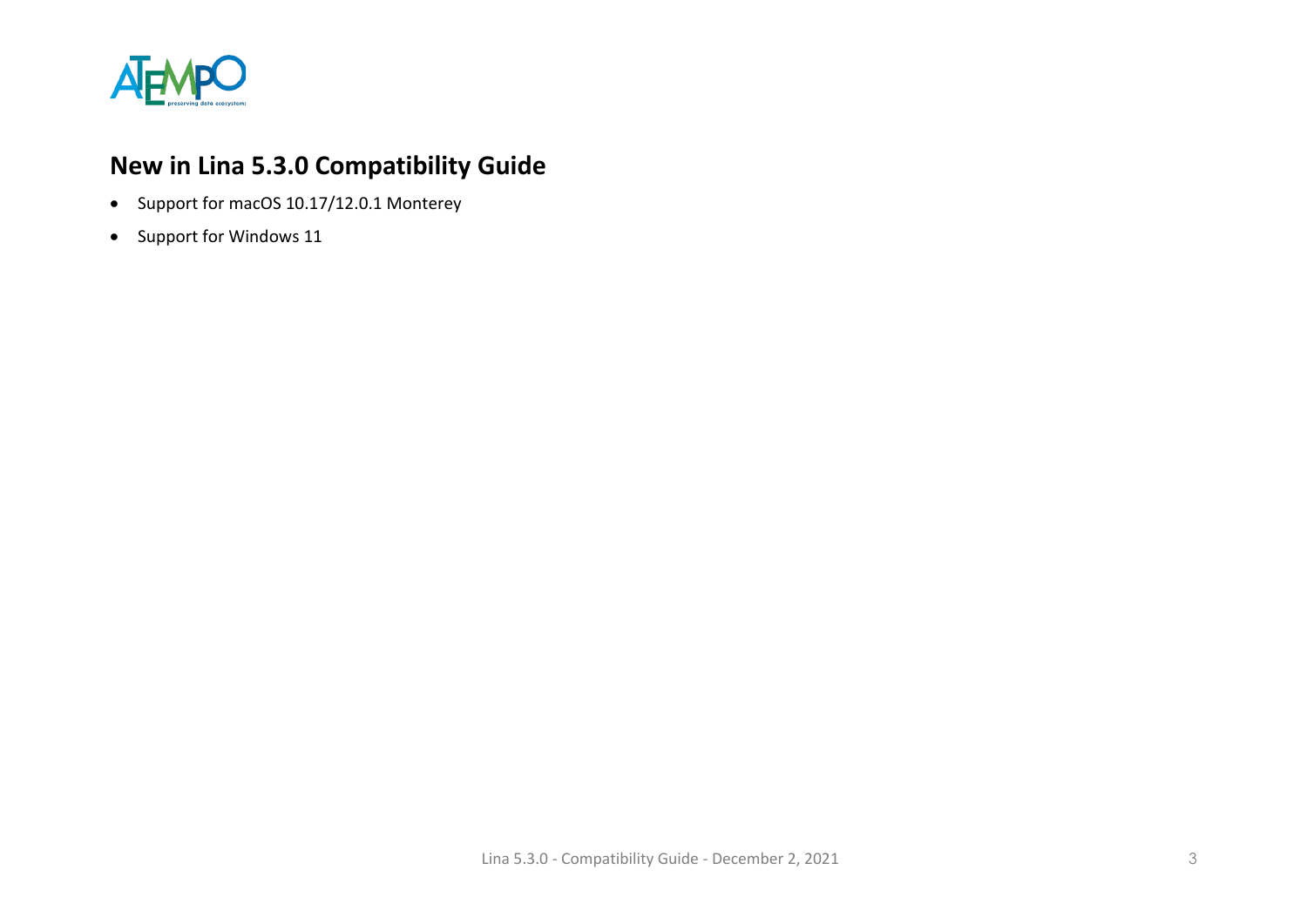

#### <span id="page-3-0"></span>**Lina Server**

|                         | <b>Operating System</b>       | Platform    | <b>File System</b> | <b>Notes</b>                                                                                                  |
|-------------------------|-------------------------------|-------------|--------------------|---------------------------------------------------------------------------------------------------------------|
| Lina Server for Linux   | Linux kernel 2.6.32 and above | x64         | Ext4               |                                                                                                               |
|                         | with glibc 2.12 and above     | ARM aarch64 |                    |                                                                                                               |
| Lina Server for Windows | Windows Server 2008 R2 SP1    | x64         | <b>NTFS</b>        | Although fully supported, we do not recommend                                                                 |
|                         | Windows Server 2012 R2 SP1    | x64         | <b>NTFS</b>        | installing the server on these versions due to a<br>poor cache management leading to degraded<br>performances |
|                         | Windows 2016                  | x64         | <b>NTFS</b>        |                                                                                                               |
|                         | Windows 2019                  | x64         | <b>NTFS</b>        |                                                                                                               |

#### <span id="page-3-1"></span>**Server vs. Agent Compatibility**

| <b>Lina Server Version</b> | <b>Supported Agent versions</b> |
|----------------------------|---------------------------------|
| 5.3                        | 5.x, 4.0.4, 3.4                 |
| 5.2                        | 5.x, 4.0.4, 3.4                 |
| 5.1                        | 5.x, 4.0.4, 3.4                 |
| 5.0                        | 5.x, 4.0.4, 3.4                 |

### <span id="page-3-2"></span>**Backed up Agent Data**

- Microsoft SQL Server on a Windows server can be backed up and restored with Lina in BMR mode only
- USB sticks connected to an agent are not supported
- Cloud synced data: Data accessible on your disk but synchronized on cloud storage (for instance: OneDrive /Dropbox, etc.) is not supported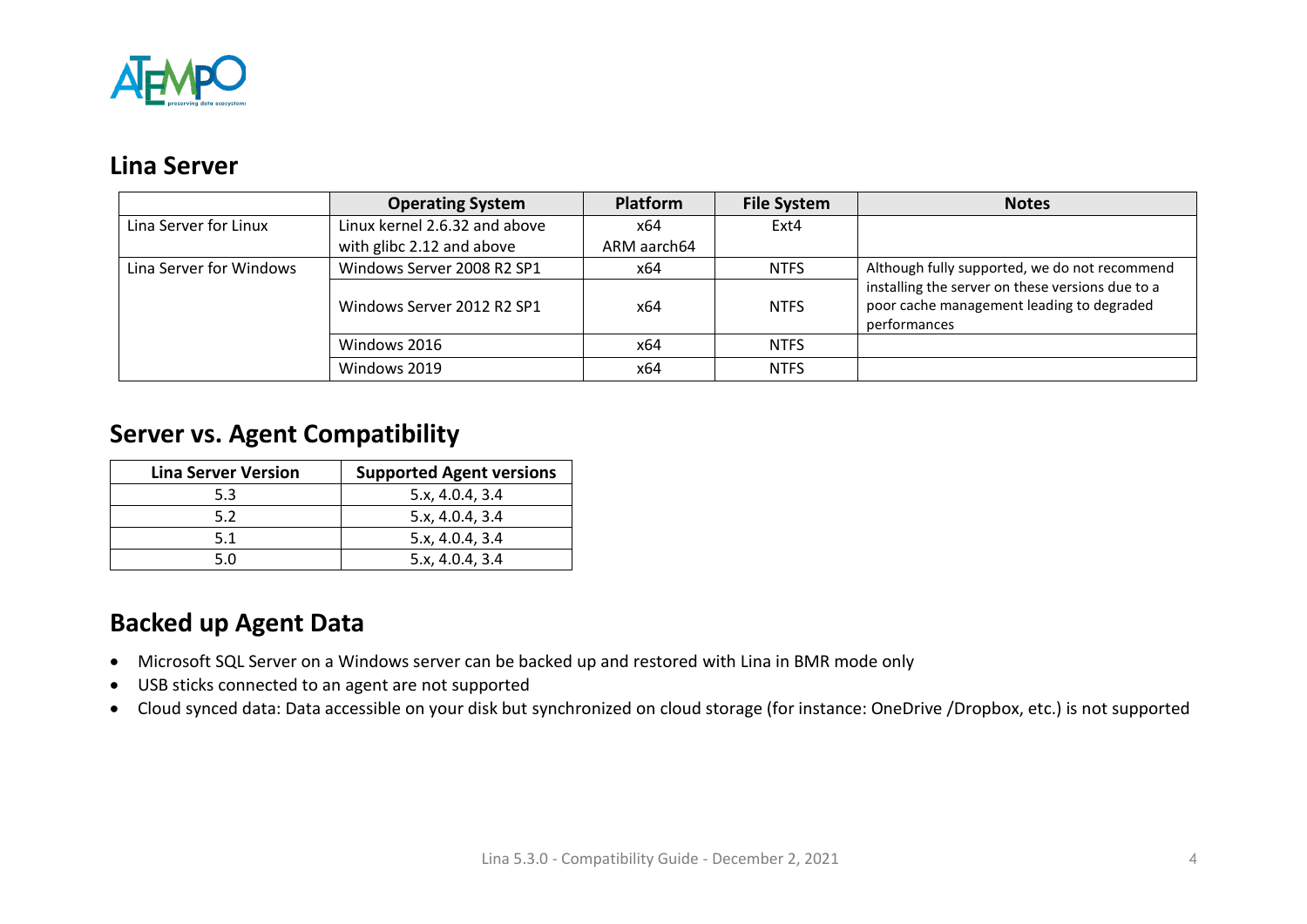

#### <span id="page-4-0"></span>**Lina Agent for Windows**

|                        | <b>Operating System</b>     | <b>Platform</b> | Support for BMR <sup>1</sup> |
|------------------------|-----------------------------|-----------------|------------------------------|
| Lina Agent for Windows | Vista                       |                 | <b>No</b>                    |
|                        | Windows 7                   |                 | <b>Yes</b>                   |
|                        | Windows 8                   | x86 / x64       | <b>Yes</b>                   |
|                        | Windows 8.1                 |                 | <b>Yes</b>                   |
|                        | Windows 10                  |                 | Yes                          |
|                        | Windows 10 S                | Not supported   | Not supported                |
|                        | Windows 11                  | x64             | No                           |
|                        | Windows Server 2008         | x64             | <b>Yes</b>                   |
|                        | Windows 2008 Storage Server | Not supported   | Not supported                |
|                        | Windows Server 2008 R2      | x64             | <b>Yes</b>                   |
|                        | Windows Server 2012         | x64             | <b>Yes</b>                   |
|                        | Windows Server 2012 R2      |                 | <b>Yes</b>                   |
|                        | Windows Server 2016         | x64             | Yes                          |
|                        | Windows Server 2019         | x64             | Yes                          |

• **Not available in Version 5.3:** The Lina agent for Windows 32-bit (x86) has not been generated in 5.3. Version 4.0.4 must be used instead for that agent.

<sup>1</sup> BMR Support information:

- BMR is not supported with the Zstd compression algorithm. Zstd is the default compression algorithm in version 5.3.0
- The disk layout of the machine to restore must be compatible with the backed up one (number of disks, space available, etc)
- BMR is not available if the system is installed on a Dynamic Disk (Dynamic Disks are supported for disks other than the system disk).
- Supported file systems: NTFS, FAT 32. For ReFS support, please refer to the Release Notes issued with each ALN Version.
- Firmware of backed up agent must be the same as the machine to restore on (Bios, EFI, UEFI)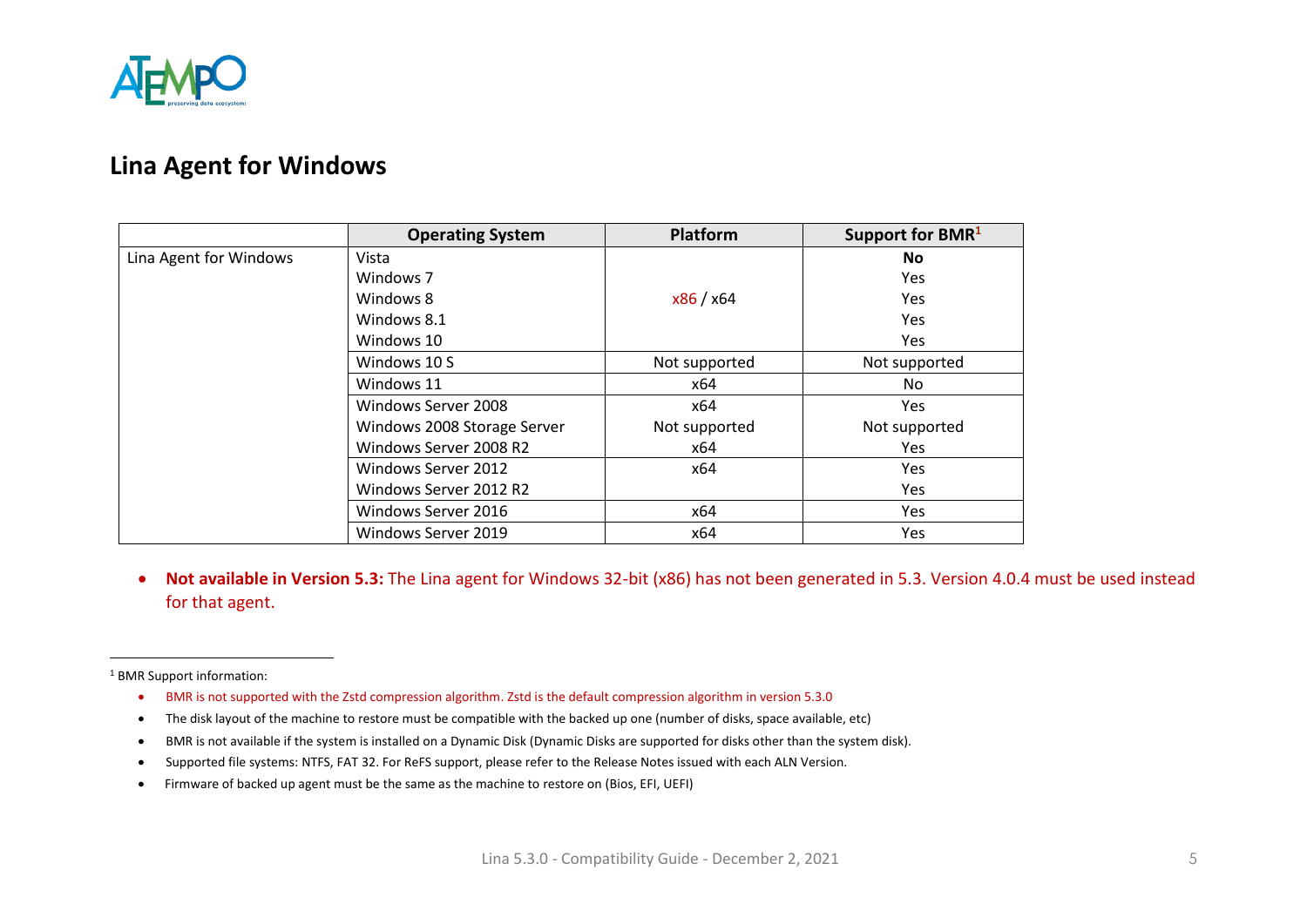

#### <span id="page-5-0"></span>**Lina Agent for macOS and Linux**

|                                   | <b>Operating System</b>             | <b>Platform</b>                                    |
|-----------------------------------|-------------------------------------|----------------------------------------------------|
| Lina Agent for Mac                | macOS 10.14 (Mojave) <sup>2</sup>   | x86-64                                             |
|                                   | macOS 10.15 (Catalina)              |                                                    |
|                                   | macOS 10.16/11.0 (Big Sur)          | x86-64                                             |
|                                   | macOS 10.17/12.0.1 (Monterey)       | ARM AArch64 (Apple Silicon) via emulator Rosetta 2 |
| Lina Agent for Linux <sup>3</sup> | Linux kernel 2.6.32 and above       |                                                    |
|                                   | Red Hat 7 and above<br>$\bullet$    |                                                    |
|                                   | CentOS 7 and above<br>$\bullet$     |                                                    |
|                                   | Ubuntu 16.04 and above<br>$\bullet$ | x64                                                |
|                                   | Fedora 22 and above<br>$\bullet$    |                                                    |
|                                   | Debian 8.0 and above<br>$\bullet$   |                                                    |

### <span id="page-5-1"></span>**Lina Agent for Synology NAS**

|                         | <b>Operating System</b> | Supported Processors <sup>4</sup> |
|-------------------------|-------------------------|-----------------------------------|
|                         |                         | Intel (all models)                |
| Lina Agent for Synology | DSM <sub>6</sub>        | Armada38x                         |
|                         |                         | Armadaxp                          |

<sup>&</sup>lt;sup>2</sup> Note that the new privacy protection introduced with macOS Mojave requires that you grant Full Disk Access to Lina processes. Information on how to do so is located on the support portal [https://support.atempo.com.](https://support.atempo.com/)

<sup>&</sup>lt;sup>3</sup> Full desktop integration is supported only with KDE, GNOME2 and GNOME3 environments

<sup>4</sup> In addition the following NAS have been tested and are supported: DS 111, DS 1010, and DS 1513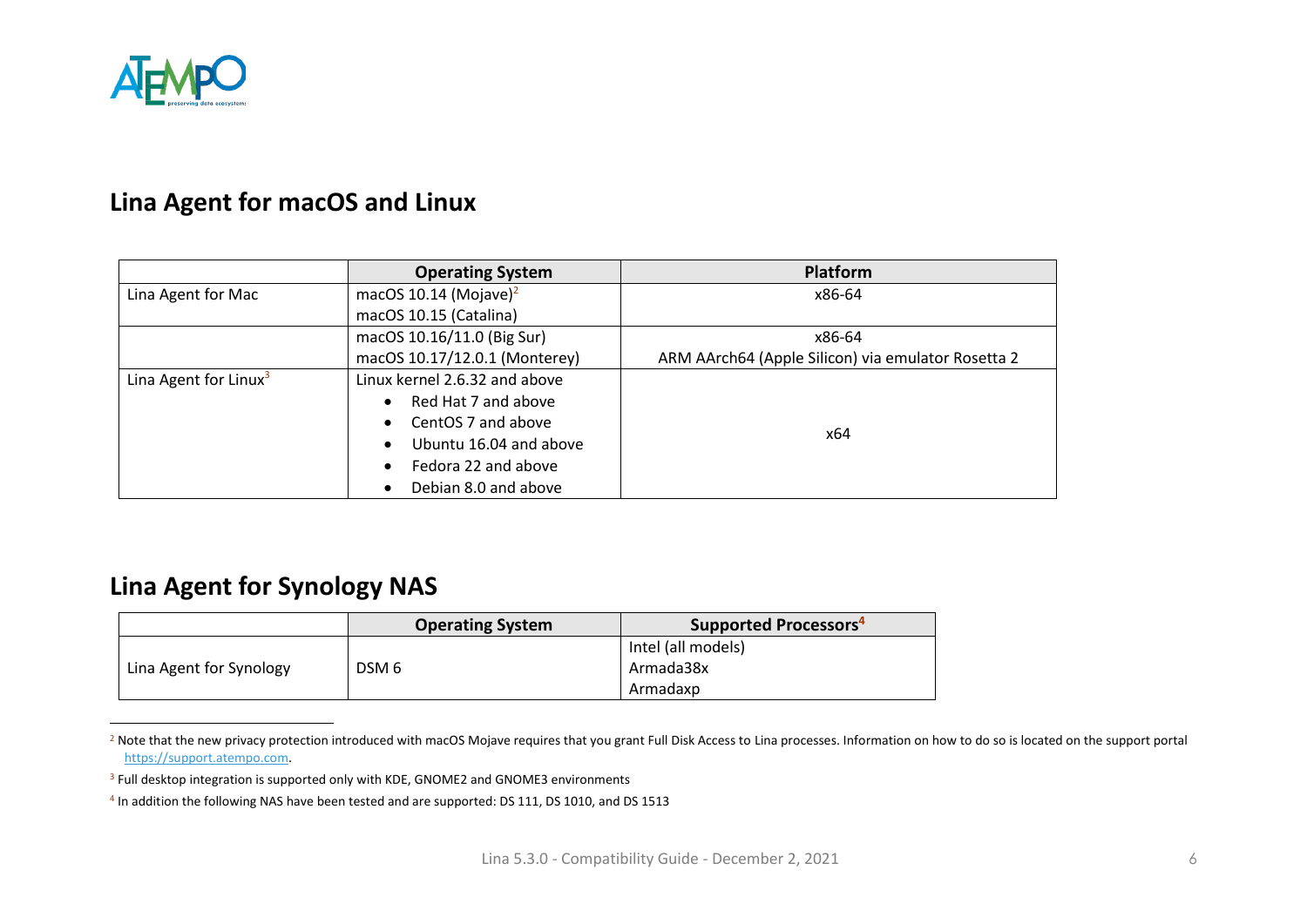

### <span id="page-6-0"></span>**End of Support Information**

#### **Support Lifecycle**

The End of Support (EOS) date is the last date on which Atempo will deliver standard support services for that version/release of a product. EOS means the software is no longer available for download. Customers may continue to install and use the version, but Atempo will no longer keep these versions online.

End of support implies:

- The version is no longer available for download
- No patch or service pack will be provided for that version
- Support will no longer open tickets for that version.

#### **EOS Policy**

Atempo end of support policy is triggered on major/minor releases only. As a general rule, we support two major/minor versions in parallel. Example: Lina 4.0.3 – 4=major, 0=minor and 3=service pack

Whenever a new version is released, the n-2 version remains supported for a period of 6 months.

**Note**: Within a minor version, fixes/patches are only delivered in the latest service pack for that version. For instance, if the service pack V5.1.4 has already been released, new fixes are only delivered in version V5.1.5, they are not back ported in earlier V5.1 service packs.

| <b>Lina Version</b> | <b>Release Date</b> | <b>End of Support Date</b> |
|---------------------|---------------------|----------------------------|
| 5.3                 | December 2021       | TBD                        |
| 5.2                 | April 2021          | TBD                        |
| 5.1                 | September 2019      | June 2022                  |
| 5.0                 | May 2019            | November 2021              |
| 4.0                 | October 2017        | <b>March 2020</b>          |
| 3.4                 | June 2016           | November 2019              |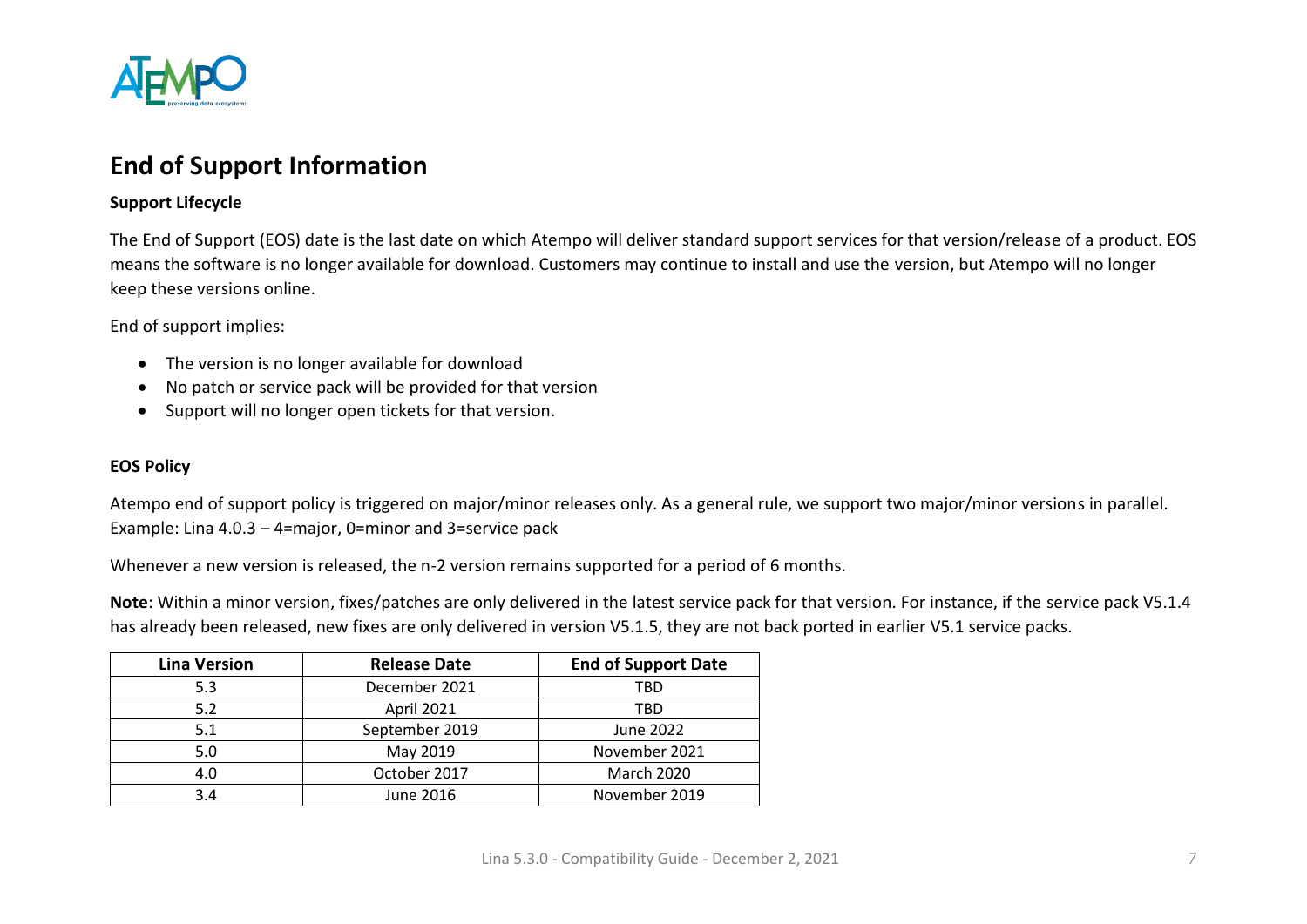

#### <span id="page-7-0"></span>**Certified Compatible Applications**

|            | Vendor    | <b>Software Application</b> |
|------------|-----------|-----------------------------|
| Lina Agent | Microsoft | EFS, BitLocker              |
|            | PRIM'X    | ZoneCentral                 |

Support policy for Lina with encryption solution:

- Atempo does not run specific certification for Lina on encryption software other than the application listed above.
- Lina does not interfere with encryption software. Hence as long as the encryption software does not change any Windows API semantic and particularly Windows snapshots (VSS), backup APIs and Windows privilege mechanisms, it should run with Lina without any problems.
- The use of non-certified third-party software such as these encryption solutions does not void the maintenance agreement; however Atempo will not be responsible if an issue is due to the third party software.